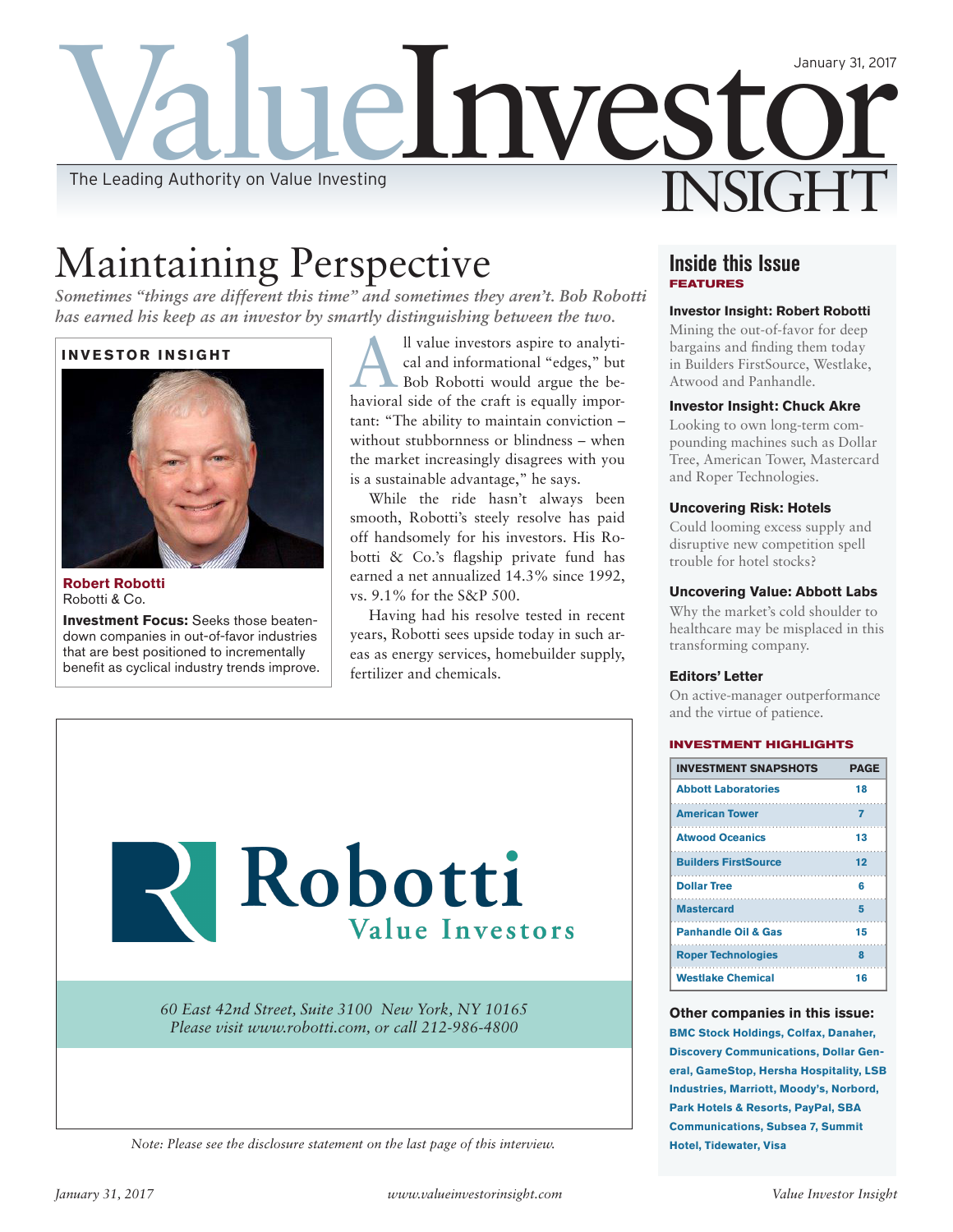# Investor Insight: Robert Robotti

Robotti & Co.'s Robert Robotti explains when he's most comfortable making forecasts, when he's willing to accept a not-immaterial chance of a zero, what concerns him as an investor about the new U.S. administration, and what he thinks the market is missing in Builders FirstSource, Atwood Oceanics, Westlake Chemical and Panhandle Oil & Gas.

## **At the risk of over-generalizing, your investments would seem to be more bets on industry cycles improving than individual companies improving. Is that fair?**

**Robert Robotti:** When I started my business in the early 1980s my original focus because I'm an accountant was on buying cheap stocks relative to companies' balance sheets. So I bought a lot of cheap stocks and found out in many cases why they were so cheap: they were poor businesses that couldn't justify their book value because they weren't going to generate adequate returns on it. That generally made them poor investments.

What I found did work was investing in companies that were discounted but run by very smart capital allocators who knew how to grow the business, or that were in understandable, cyclical businesses that were cyclically depressed. That's where we've ended up spending most of our time.

It's not that we won't invest in companies with their own idiosyncratic issues. We've spoken with you before about Skechers [*VII*, May 27, 2011], the shoe company that had a very hot product flame out and left it struggling with bloated inventory and litigation over intellectual property. In that case we thought the stock was discounted enough that even an unambitious recovery of earnings power could provide a lot of upside in the stock. If to justify the purchase we'd had to get too deep into making calls on the fashions and trends in shoe retailing and Skechers' ability to come up with the next hot product, we probably wouldn't have done it.

Contrast that with looking at homebuilding in 2009. Single-family housing starts in the U.S. were at around 450,000, an all-time low over a period in which the population had significantly increased. As an investor, it's an easier starting point for me to conclude that this level of housing starts was not the new norm and then go out and look to invest in companies like Builders FirstSource [BLDR] or what is now BMC Stock Holdings [BMCH] that we thought were well positioned to benefit from a homebuilding recovery. I have more confidence in my ability to do that well than to figure out if Skechers' product pipeline is up to the task.

## **ON TAKING RISKS:**

**I will invest in firms where the possibility the equity goes to zero has to be recognized as part of the equation.** 

**One important skill when investing in deeply cyclical stocks is to avoid the ones that don't make it through the cycle. Any advice on that front?**

**RR:** I'd make a couple points on that. One is that we try to emphasize companies with some level of differentiation that allows them to grow through the cycle and substantially improve their competitive positions in the downturns.

We've also spoken [*VII*, March 31, 2015] about Subsea 7 [SUBCY], the largest global service provider in the engineering, design and implementation of complicated deepwater drilling projects. We believe its expertise provides it with a differentiated and sustainable advantage in an area of the market, deepwater, that continues to grow as a percentage of energy-majors' total exploration and production budgets. The company's scale and balance sheet allow it to opportunistically invest through low points in the cycle when others struggle. The result is that it's a growth business with cyclical earnings, which allows us to buy in cheaply at various points in the cycle without the same level of risk we'd have in a less-differentiated commoditized business.

The second point I'd make is that in certain situations I will invest in companies where the possibility the equity goes to zero has to be recognized as part of the equation – and my record on that front is not spotless. Charlie Munger has talked about how depending on the probabilities you assign to the up and down case, it may be a perfectly reasonable bet to accept the possibility of a zero if your upside is 5x or more. I agree.

When I first invested in it in 2009, Builders FirstSource was troubled, losing \$50 million a year. I thought the business and the balance sheet were strong enough that it would make it through the worst of the cycle, but there was some chance of a zero. But as is the case with many of our ideas, our base-case upside was many multiples of what we were paying. If things got really bad we expected a capital raise that would dilute our stake, but the margin of safety was big enough that even if that happened we thought we'd come out fine. That's exactly what happened – shares outstanding have more than doubled – but our returns so far have been very good and we still believe there's a considerable amount of upside from here.

### **A more recent example?**

**RR:** We own a significant stake in Tidewater [TDW], which operates a fleet of marine service vessels for offshore energy projects. With the potential for a zero as part of the equation, why did we invest? It's the asymmetrical nature of the investment. Based on normalized earnings power – even assuming sizable equity-dilution risk – we think the shares can trade at 4-5x where they are now, maybe more. If we can buy something like that at 4% of book value, with assets that are relatively new and competitive in their markets,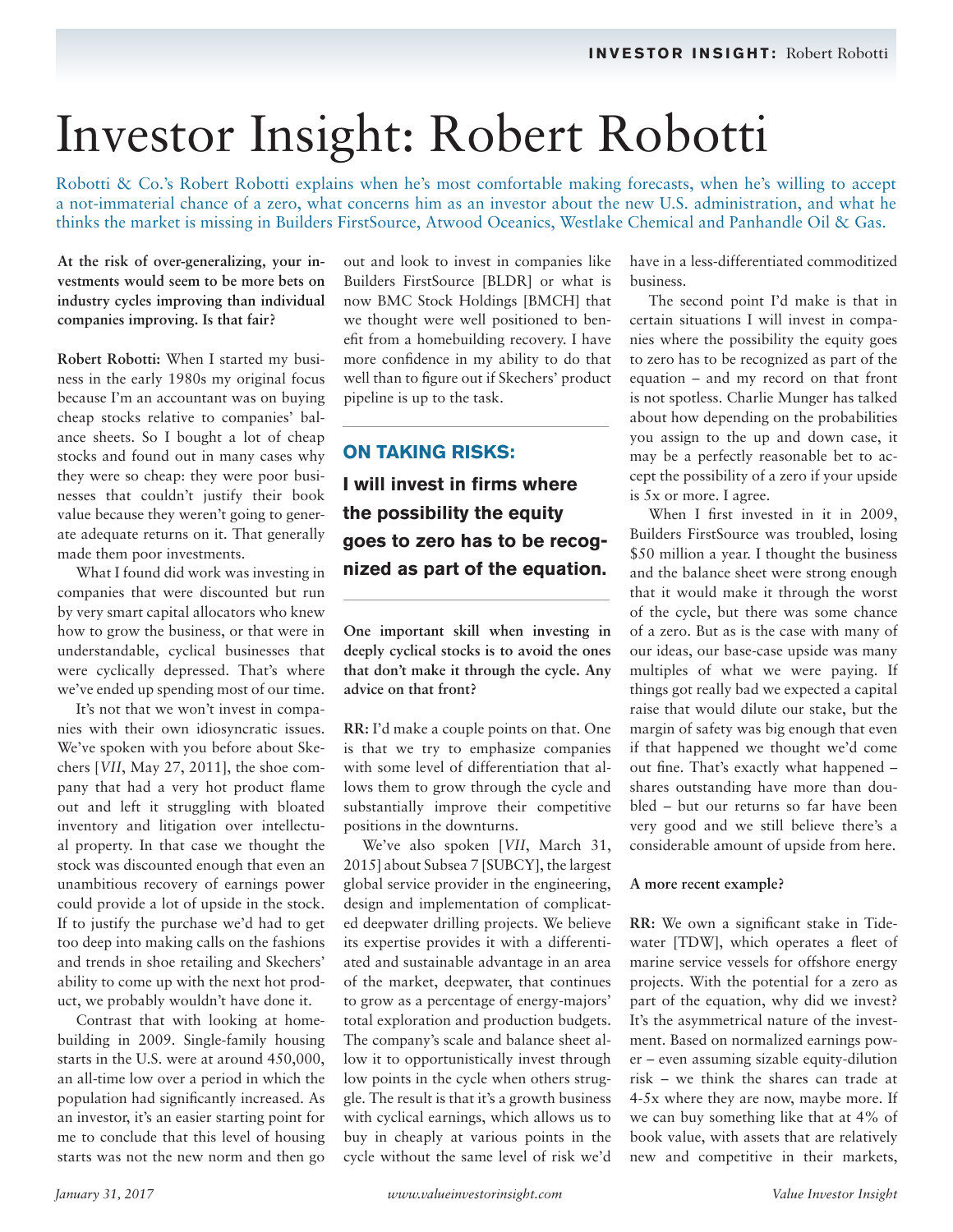that's a risk/reward we're willing to take with a limited portion of our capital.

## **Given what you're looking for, how do you tend to generate ideas?**

**RR:** We often find new ideas in industries in which we're already active. Our stake in Builders FirstSource led us to invest in BMC, where we owned 15% of the equity and I was on the board from 2012 to 2015. From owning both of those companies we learned a lot about all kinds of homebuilding products, one of which that caught our eye was oriented strand board [OSB], a substitute for plywood in framing out a house. The market for OSB had gotten way oversupplied, depressing supplier prices and margins, but we expected that to correct as demand from builders improved and new capacity was unlikely to come online. We then went looking for the prime beneficiaries of OSB pricing coming back and ended up investing in Norbord [OSB], whose stock was extremely cheap, which had a savvy 50% owner in Brookfield Asset Management, and which had significantly improved its market position in 2015 by merging with a large competitor.

As somewhat of an aside, I would argue that the stocks of many suppliers to homebuilders are interesting today even though their share prices have recovered dramatically from their lows. Single-family housing starts should increase sharply from current levels and many of the supply businesses – as is the case with oriented strand board – would not have to add any capacity. So contrary to the general perception, for at least the next few years a lot of these supply businesses should be less susceptible to negative cyclicality, given how low we are today in the cycle, and should be much less capital intensive, given the slack capacity available. Maybe that impacts how they're valued, but even without a re-rating that means they have the potential to generate a considerable amount of free cash flow.

A related source of ideas for us is following industry-related themes. For example, given the vast amounts of low-cost developable natural gas in North America and the difficulty in exporting it, we believe natural gas prices here will remain low and disconnected from world energy prices for maybe the next ten years. Who are the beneficiaries of that? One we'll talk about later is Westlake Chemical [WLK], which is 70% insider-owned, generates considerable free cash flow that it reinvests intelligently, and has a competitive advantage against global players whose input costs are significantly higher.

## **ON TIME HORIZON:**

**We look out two to three years but require enough margin of safety that we'll be fine if our timing is wrong.**

LSB Industries [LXU] is another beneficiary of low natural-gas input costs, in this case for its main fertilizer business. The shares have been beaten down by where we are in the global agriculture cycle and by disastrous cost overruns at a large new ammonia plant that has finally been completed in Arkansas. This one has been a bit painful so far, but we still believe the thesis is intact and that with the capital spending done, an upturn in the agricultural cycle, and the ongoing benefit of low gas prices, the normal earnings power on the business can justify a share price that is a multiple of the \$8.50 at which it trades today.

### **Do you have a cap-size sweet spot?**

**RR:** I would say we're cap-size agnostic, but we're typically starting out in a company when it's not that well-known or appreciated on Wall Street. Something like Schlumberger [SLB], the leading oilservices firm, has over the past 30 years shown that it's a well-run company in a cyclical business that has been a good stock to own. We're looking for companies like Schlumberger, but because they haven't demonstrated how good they are for as long as Schlumberger has don't yet get the same type of appreciation – and valuation – from investors. Of course we hope they all get there, and that we're smart enough to hold on to them as that happens.

## **With what time horizon do you typically invest?**

**RR:** When making a new investment we're usually looking out two to three years, but we require enough of a margin of safety that we'll be fine if we get the timing wrong – which we often do. When I invested in Builders FirstSource I thought U.S. single-family housing starts would get back to the 40-year average level of more than one million by 2014. I still believe that will happen, but it's 2017 and it hasn't happened yet.

We've owned many stocks for a very long time. SubSea 7, for example, I've owned in greater or lesser amounts for 20 years. The shares are up 50% from last March, but when we look at it today we see the potential, in U.S.-dollar terms, for the company within the next three years as activity levels come back to earn as much as \$3 per share. That's better than the 2014 peak of around \$2.40 – since then they have reduced the cost structure of the business, finished a large cap-spending cycle, formed differentiating alliances, and seen some key competitors go away. They have access to plenty of capital for growth. If we're right on earnings power and the stock earns even a 10x multiple, we're at a \$30 price. That can take longer than we expect and we would still have an attractive IRR from the current price. [*Note:* Subsea 7's U.S. ADRs currently trade at \$13.65.]

Time horizon is an edge we can have. We're intensely focused on maintaining perspective as new information arrives, but frequently our additional analysis confirms the need to remain patient. Very often throughout our history our longterm conviction has led us to double up when a position initially works against us.

All this is difficult, especially when you're managing other people's money and inactivity can imply ignorance or in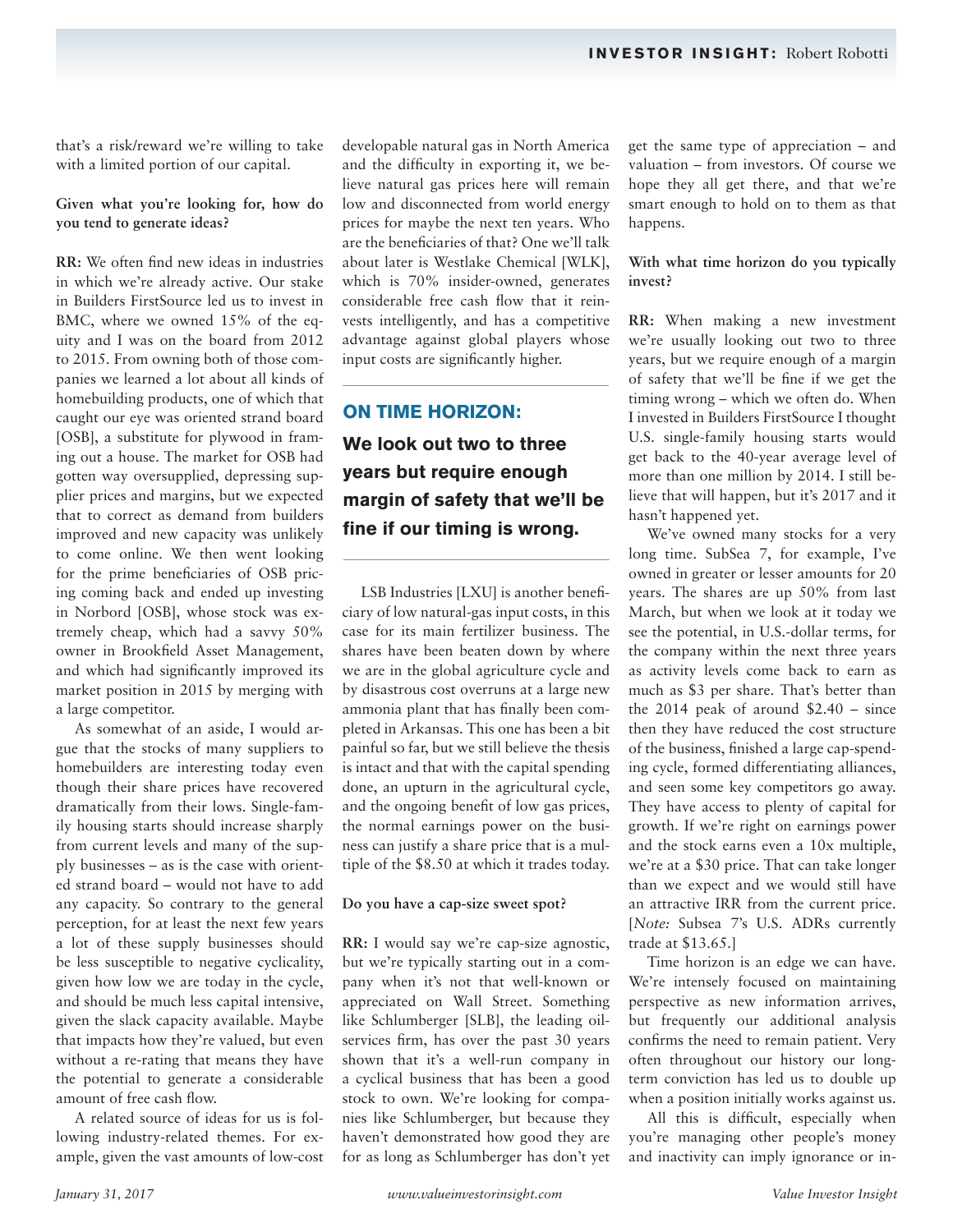decision. We think a decision to remain patient is an active decision, no less important than buying or selling. Fortunately our client capital aligns well with this view. You can't have a patient, long-term view with actively impatient client capital.

## **Is it fair to say your valuation efforts revolve primarily around estimated normal earnings power and applying a normal multiple?**

**RR:** We are very much focused in our analysis and valuation on the earnings power of the business when the broader industry cycle or trends play out the way we expect. I wouldn't say, though, that we count on a "normal" multiple. We want to be able to justify any investment using below what we might consider normal multiples. We do usually expect the multiple to go higher than that, but we don't need that to find the opportunity attractive.

## **Do discounted-cash-flow models add value for the types of situations in which you're investing?**

**RR:** Very often not. In most DCF models you estimate cash flows a certain number of years out and then assume some terminal growth rates for revenues and costs. That's not so relevant in highly-cyclical businesses. Changing around your assumptions on the timing of the cyclicality has a dramatic impact on the present values you calculate. It's just not an approach we've found very helpful. In many cases it's nothing more than what I call a "Deliberate Certainty Fabricating" model.

## **Describe in fuller detail your investment case for Builders FirstSource.**

**RR:** As I've mentioned, our view is that the current depressed level of single-family housing starts in the U.S. doesn't come close to reflecting the normalized level of homes that are going to get built. After bottoming in 2009 at an annual rate of 450,000, single-family starts today are around 800,000, but we believe the normalized number is at least 1.1 million, which is the 40-year average. That assumption is likely conservative given how much higher the U.S. population is today relative to the average over those 40 years and given the increasing need and demand to replace a large number of homes built in the 1950s and 1960s. We believe there's a long runway of growth ahead.

Builders FirstSource is a national distributor of home-construction materials including lumber, oriented strand board, doors, windows and siding. It also manufactures and distributes value-add products such as roof trusses, floor trusses, wall panels and its own windows, doors and

## moldings. These prefabricated products, which account for more than one-third of revenues, have higher margins for the company and help builders reduce waste, labor costs and cycle times.

In investing here, I don't need to analyze all the individual markets and make judgements on what's going on in Salt Lake City or Dallas. Builders is in almost every important U.S. market and is well positioned to benefit as homebuilding overall recovers. Its scale provides it with cost and product advantages, which will likely only increase as the still-fragmented industry continues to consolidate.

## **INVESTMENT SNAPSHOT**

**Builders FirstSource**  (Nasdaq: BLDR)

**Business**: Distributer, supplier and manufacturer of building materials and prefabricated components primarily used by builders of single-family homes in the United States.

#### **Share Information** (@1/30/17):

| <b>Price</b>                   | 10.86          |
|--------------------------------|----------------|
| 52-Week Range                  | $6.50 - 14.09$ |
| <b>Dividend Yield</b>          | $0.0\%$        |
| <b>Market Cap</b>              | \$1.20 billion |
| <b>Financials</b> (TTM):       |                |
| Revenue                        | \$6.28 billion |
| <b>Operating Profit Margin</b> | 3.6%           |
| <b>Net Profit Margin</b>       | 2.0%           |





#### **THE BOTTOM LINE**

The company would be a prime beneficiary of a rebound in U.S. housing starts back to their 40-year average, says Bob Robotti. If that happens, he believes the company could earn \$5 per share. With a 10x multiple and resulting share price of \$50, the return to "normal" could take ten years and still produce excellent investment returns, he says.

Sources: Company reports, other publicly available information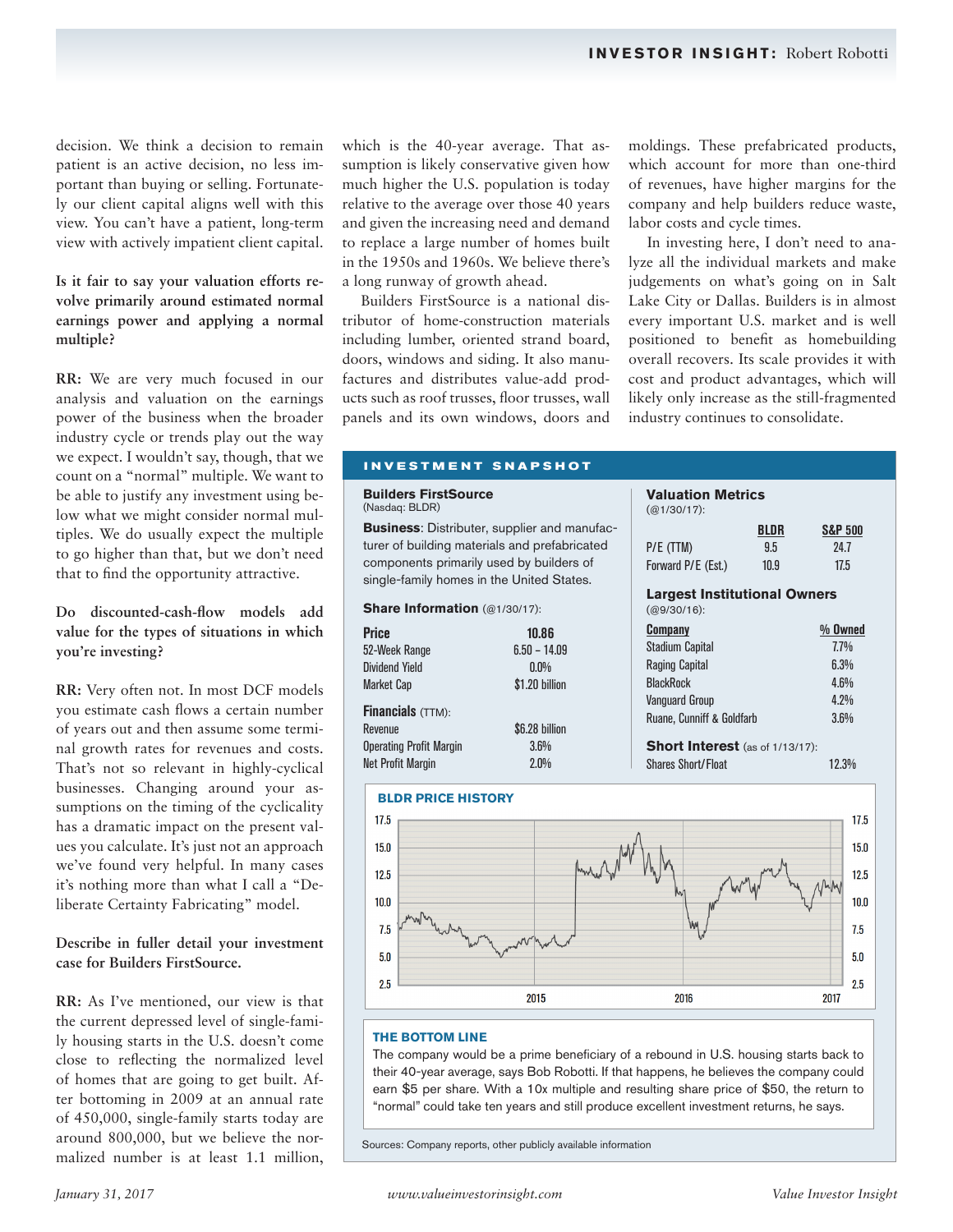**The company took on quite a bit of leverage to acquire competitor ProBuild in 2015. Is that a concern if the recovery in building you're counting on stalls out?** 

**RR:** We thought the acquisition was strategically smart, forming the only company in the industry with a real national presence. As for the risks of a downturn, proforma trailing-12-month EBITDA is \$373 million, versus net debt of \$2 billion. The bulk of the debt is due in 2022 or later, with the only earlier maturity a \$150 million credit facility due in 2020. We generally think the nature of the debt is benign – all they need to do is make the interest payments, which we consider quite manageable even in a slowdown that any slowdown from to ume levels would be mod past down cycles.

### How are you looking at up day's share price of around

**RR:** The company's financi sensitive to housing-start With the first  $50\%$  increa starts off the bottom in 200 rose 30% and industry reve If we got to  $1.1$  to  $1.2$  million from today's levels we'd ex to double again on similar ume increases.

Management says EBITI incremental sales are around 15%, so we assume margins get to 10% on a doubling of revenues. That would result in \$1.2 billion of EBITDA, which translates into \$5 per share of earnings if we assume debt is reduced to \$1 billion using free cash flow. Put a reasonable 10x multiple on that and the shares would trade at \$50.

Even if it took ten years to get there, that's a 15% annualized return from the current price. We don't expect it to take that long, but that's a nice margin of safety in case things don't happen exactly as we expect them to.

**Before turning to a couple energy-related ideas, can you give a general overview on how you're thinking about oil prices?**

**RR:** As we've all read, OPEC and certain non-OPEC oil-producing countries have tentatively agreed to scale back production. Markets in the commodity and in the shares of companies perceived to benefit reacted favorably right away. While that development consumes the headlines, only time will tell if these production cuts actually happen.

My view is that this news of cuts is more the "tail" rather than the "dog." The dog is the demand for oil over the next few years versus its supply. Here we believe demand will continue its slow growth while supply from existing, completed wellbores continues its inexorable decline. That supply is not being replaced as capital investment in drilling and completing new wells continues at a fraction of where it was for many years. That pushes us closer to tight global supply. If certain producers actually cut back current production, prices will continue to increase. Over time we believe the incremental production necessary to keep oil-market supply and demand in balance requires a \$70 to \$80 per-barrel price.

**Why do you consider the current cycle favorable for Atwood Oceanics [ATW]?**

| n. I'd also add                   | <b>INVESTMENT SNAPSHOT</b>                                                            |                 |                                                       |     |                    |
|-----------------------------------|---------------------------------------------------------------------------------------|-----------------|-------------------------------------------------------|-----|--------------------|
| day's low vol-<br>est relative to | <b>Atwood Oceanics</b><br>(NYSE: ATW)                                                 |                 | <b>Valuation Metrics</b><br>$(Q1/30/17)$ :            |     |                    |
|                                   | <b>Business:</b> Provider of contract offshore-                                       |                 |                                                       | ATW | <b>S&amp;P 500</b> |
|                                   | drilling services to global energy companies                                          |                 | P/E (TTM)                                             | 3.0 | 24.7               |
| pside from to-                    | engaged primarily in the exploration and<br>development of oil and natural-gas wells. |                 | Forward P/E (Est.)                                    | n/a | 17.5               |
| \$10.90?                          | <b>Share Information (@1/30/17):</b>                                                  |                 | <b>Largest Institutional Owners</b><br>$(Q9/30/16)$ : |     |                    |
|                                   |                                                                                       |                 |                                                       |     |                    |
| ials are highly                   | <b>Price</b>                                                                          | 12.18           | <b>Company</b>                                        |     | $%$ Owned          |
| activity levels.                  | 52-Week Range                                                                         | $4.82 - 15.37$  | <b>Fidelity Mgmt &amp; Research</b>                   |     | $15.0\%$           |
| use in housing                    | <b>Dividend Yield</b>                                                                 | $0.0\%$         | <b>Vanguard Group</b>                                 |     | $9.7\%$            |
| 09, prices also                   | Market Cap                                                                            | \$955.5 million | <b>BlackRock</b>                                      |     | 9.3%               |
| enues doubled.                    |                                                                                       |                 | Key Group                                             |     | $4.8\%$            |
|                                   | <b>Financials</b> $(TTM)$ :                                                           |                 | <b>Arrowstreet Capital</b>                            |     | 3.9%               |
| on starts a year                  | Revenue                                                                               | \$976.3 million |                                                       |     |                    |
| xpect revenues                    | <b>Operating Profit Margin</b>                                                        | 39.6%           | <b>Short Interest</b> (as of 1/13/17):                |     |                    |
| price and vol-                    | <b>Net Profit Margin</b>                                                              | 27.2%           | <b>Shares Short/Float</b>                             |     | 35.4%              |



#### **THE BOTTOM LINE**

Correction of the excess-supply situation for offshore drilling rigs still has some ways to go, says Bob Robotti, but as supply and demand find better balance he expects the company's earnings power to increase sharply – to \$5 per share within the next few years. At what he would then consider a reasonable 10x multiple the shares would reach \$50.

Sources: Company reports, other publicly available information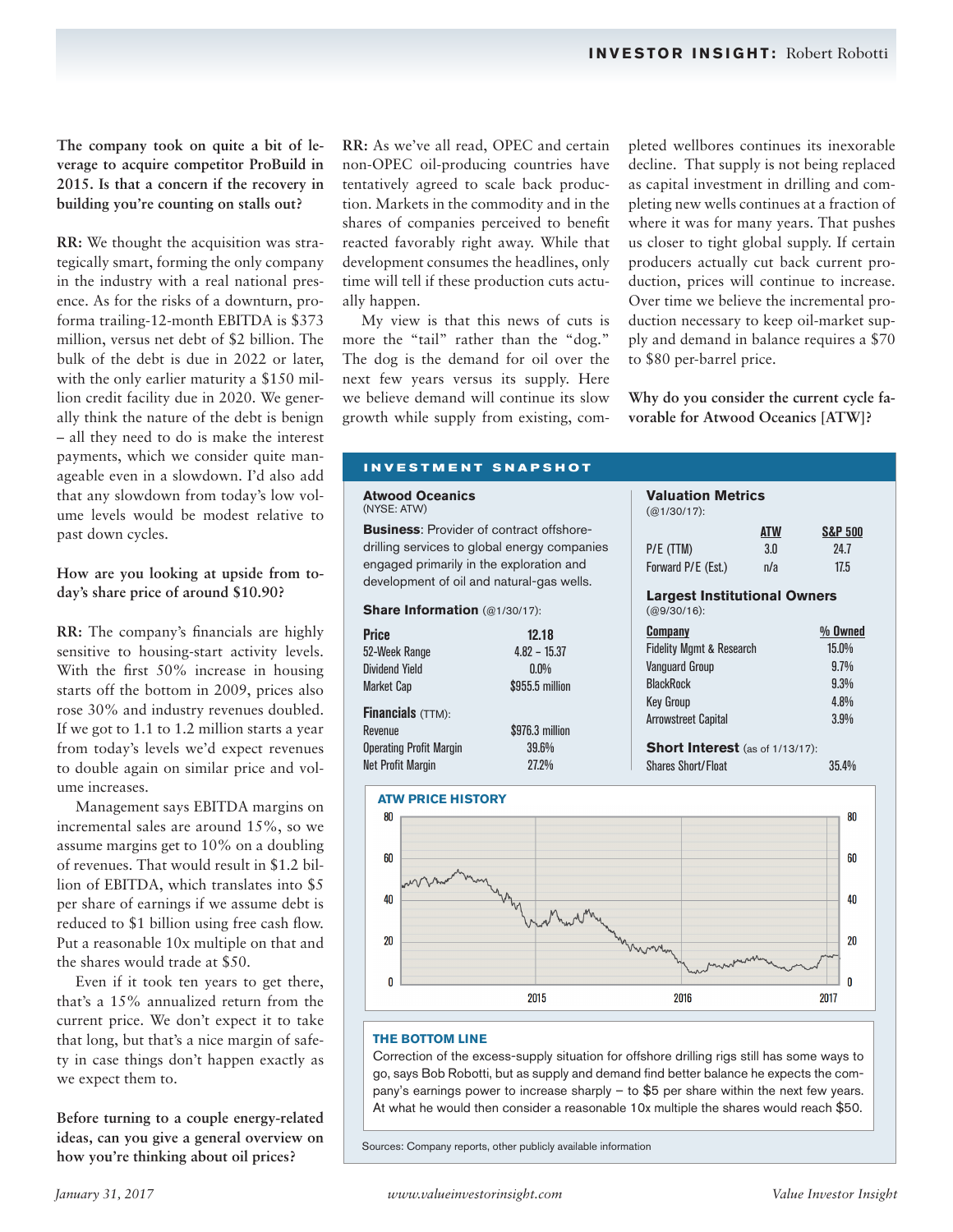**RR:** Atwood has been around for 50 years and currently owns ten offshore drilling rigs, split evenly between jackups and deepwater rigs. This is a classic cyclical business which found itself with way too much capacity as oil prices declined. The current environment is triggering a reduction in supply, primarily from the attrition of a substantial number of outdated rigs. We think the supply side is now about halfway through its correction.

Because the average age of its fleet is relatively low Atwood has not had to scrap any rigs, and after taking delivery of two new rigs in the next three years it will have one of the more modern fleets in the industry. The flip side of having a modern fleet, of course, is that it must somehow be financed. Atwood successfully pushed out a sizable debt maturity to 2019, but it's important to the company that at least some pricing power returns to the market before then.

We think that will happen because we don't believe in the consensus view that onshore shale produces the incremental barrel that will replace offshore production. Offshore drilling has gotten much cheaper – Atwood's deepwater day rates have declined from \$600,000 to below \$200,000 in the last two years – and at those rates there are many offshore developments with \$40-per-barrel or lower breakeven costs. As that triggers a restart of demand, day rates should begin to recover. With a fleet that before long will require minimal capital, Atwood's free cash flow should allow it to pay down debt to the benefit of the equity.

### **Has rig demand picked up yet?**

**RR:** There hasn't been any pickup to date. Most E&P companies still aren't spending on new projects due to tight capital and/or the prioritization of dividend payments. But that can't go on forever. If they continue to defer new well investments they'll be faced with material production declines in three or four years.

There are some signs in the last few months of a resurrection of offshore activity. BP just committed to spend \$1 billion on a field in West Africa. France's Total announced a similar investment in Kenya. We think the industry will continue to commit new capital as long as oil prices remain relatively stable, even without a much higher price. As continued commitments eventually tighten the rig market, pricing power will shift back to companies like Atwood.

**ON OFFSHORE DRILLING: Deepwater offshore drilling is a favorite hedge-fund short. We think the obituary for it is extremely premature.**

**At today's \$12.20, how inexpensive do you consider Atwood's shares?**

**RR:** The company's earnings peaked at \$6 per share in the last cycle. The fleet is now newer and will be 20% larger with the two new builds coming in 2019 and 2020. Offsetting that increase in potential earnings power is that Atwood recently issued equity to help fund the construction of the new rigs. With all that, assuming day rates recover to around \$500,000 per day – below the last peak – we estimate earnings power within the next few years of \$5 per share. At what would be a reasonable 10x multiple that would translate into a \$50 share price.

### **Given the 35% short interest in the stock, many investors would appear to disagree.**

**RR:** Hedge funds are all over energy. They are long the best onshore shale companies so they need to short something to hedge their energy exposure and deepwater offshore drilling is their favorite target. As I mentioned, we think the obituary for offshore drilling is extremely premature.

There may be some groupthink at play here as well. Atwood's stock trades at 33% of book value, while the subordinated debt is considered good money, trading at something like 92 cents on the dollar. I'd argue that both of those securities are mispriced.

**The stock of Panhandle Oil & Gas [PHX], on whose board you sit, has weathered the energy cycle better than most. Why do you consider it attractive?**

**RR:** Panhandle's risk profile is different than that of traditional E&P companies. It has perpetual ownership of all the subsurface minerals on 250,000 net acres in the U.S., across a number of oil-and-gas basins including the Woodford, Fayetteville and much of western Oklahoma. Rather than funding geological surveys or land leases or drilling, Panhandle leases its land to E&P companies for an upfront payment plus a percentage of production. If it chooses, it also participates with partners in well development on its mineral holdings. It's a low-risk, capitalefficient model for participating in oil and gas production and its returns on capital are much higher than those of the actual producers. This model is relatively unique in the public markets – mineral ownership like this is very fragmented and has tended to be passed down through generations.

## **How would you characterize the quality of the company's acreage?**

**RR:** Some of it is the best-located land you could hope for and some of it is goat pasture that through serendipity could turn out to be very valuable in ten or twenty years. I mention that because some of the company's most valuable land was acquired long ago from a seller who wasn't willing to segment his land, throwing in property in Arkansas that the company then didn't want. It turns out that land is now in the middle of the Fayetteville shale, one of the more prolific natural-gas plays.

## **If the model is resilient, why do Panhandle's latest reported earnings look so bad?**

**RR:** Unlike the few other mineral holding companies that are public, Panhandle pays a modest dividend and reinvests the bulk of its cash flows to participate in develop-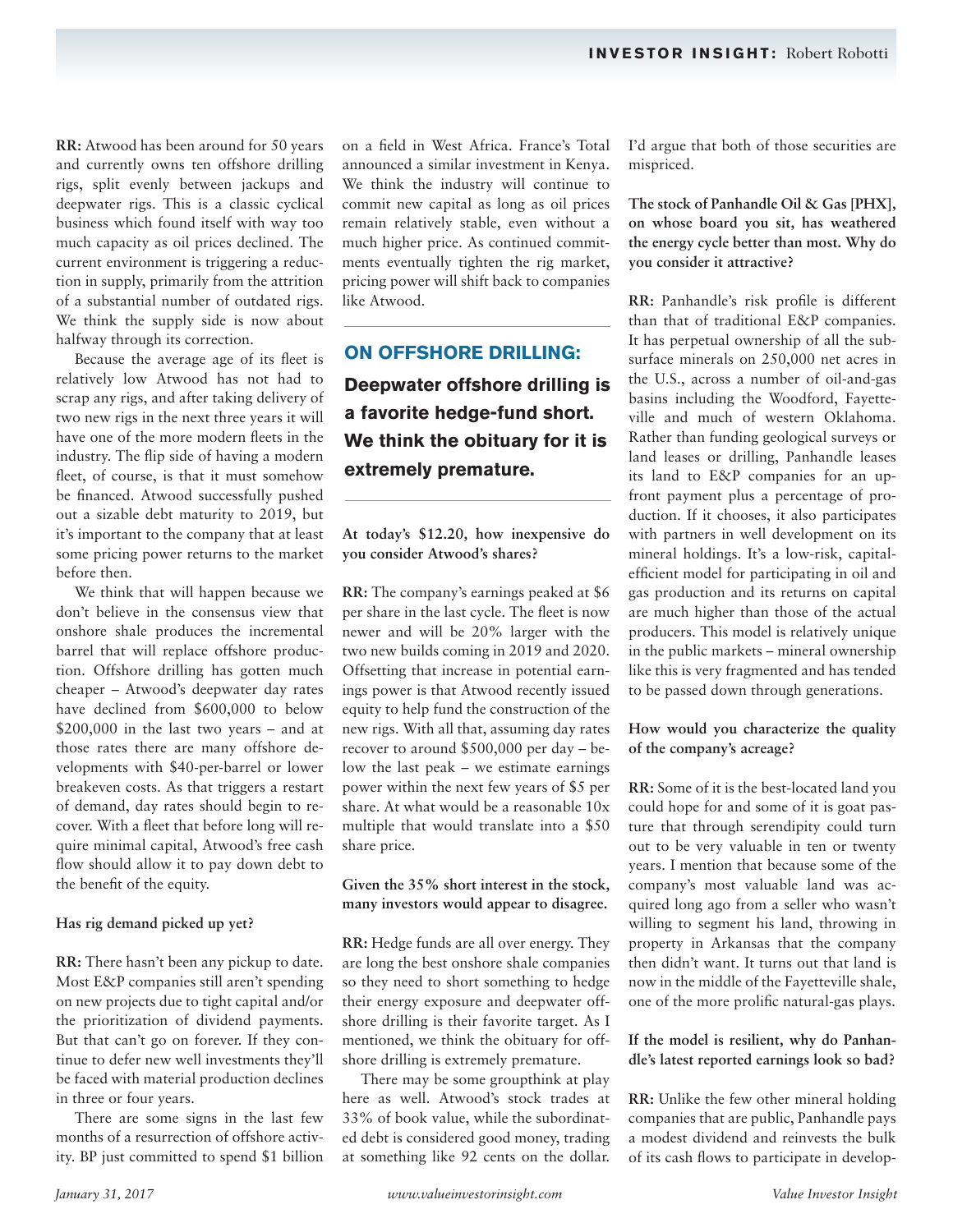## **INVESTMENT SNAPSHOT**

#### **Panhandle Oil & Gas**  (NYSE: PHX)

**Business**: Leases and co-develops some 250,000 net mineral acres located across U.S. oil-and-gas basins, including the Fayetteville, Bakken, Granite Wash and Eagle Ford.

#### **Share Information** (@1/30/17):

| <b>Price</b>                   | 21.45           | <b>Company</b>                         | % Owned |
|--------------------------------|-----------------|----------------------------------------|---------|
| 52-Week Range                  | $13.11 - 27.70$ | Trigran Inv                            | $9.9\%$ |
| <b>Dividend Yield</b>          | 0.7%            | <b>BlackRock</b>                       | 5.7%    |
| <b>Market Cap</b>              | \$356.1 million | <b>T. Rowe Price</b>                   | 5.2%    |
|                                |                 | Robotti & Co                           | 4.6%    |
| <b>Financials</b> (TTM):       |                 | <b>Dimensional Fund Adv</b>            | 3.5%    |
| Revenue                        | \$38,08 million |                                        |         |
| <b>Operating Profit Margin</b> | $(-50.6%)$      | <b>Short Interest</b> (as of 1/13/17): |         |
| <b>Net Profit Margin</b>       | $(-27.0\%)$     | <b>Shares Short/Float</b>              | $1.1\%$ |

**Valuation Metrics**

P/E (TTM) n/a 24.7 Forward P/E (Est.) n/a 17.5 **Largest Institutional Owners**

**PHX S&P 500**

 $(Q_01/30/17)$ :

(@9/30/16):

#### **PHX PRICE HISTORY**



#### **THE BOTTOM LINE**

The company's business model in leasing mineral rights and participating in development only with E&P-company partners makes it more resilient and lower-risk than many energy-resource peers, says Bob Robotti. As natural gas prices stabilize he believes the shares should return at least to their 2014 highs – roughly 50% above the current price.

Sources: Company reports, other publicly available information

ment alongside successful exploration and production partners. Lower commodity prices do negatively impact short-term profitability and can result in some significant non-cash asset-impairment charges when prices implode. Unlike many E&P companies, however, Panhandle has continued to generate positive free cash flow through the downturn.

**What do you consider fair value for the shares, recently trading at around \$21.50?**

**RR:** Relative to 2014 when Panhandle's shares got into the low-\$30s, more of its acreage is productive today, implying to us that as natural gas prices stabilize – which we believe is happening – there's no reason the stock couldn't get back into the low- \$30s. There are also many free call options in the company's portfolio. Because they are currently uneconomic, a material amount of the minerals owned are characterized as "resource" rather than "reserves." As extraction technology evolves and new discoveries are made, over time some of that resource will be converted to reserves and then to cash flow. That doesn't show up on the balance sheet and it's difficult to quantify, but we think there's potentially a tremendous amount of value there.

**From oil and gas to chemicals, explain your bull case for Westlake Chemical.**

**RR:** Westlake produces chemicals used in a variety of consumer and industrial markets, including packaging, automotive and construction. The basic building block for its production is ethylene, which can either be produced from oil feedstocks, such as naphtha, or from natural-gas feedstocks, such as ethane. On a global basis more than 50% of industry ethylene capacity is naphtha-based, but domestic producers like Westlake because of the cost differential between oil and gas in the U.S. will continue to use primarily ethane. That's a big competitive advantage. Even at current oil prices the cost of using ethane is a fraction of the cost of using naphtha. If oil prices increase as we expect and natural gas prices stabilize, that differential will increase – and persist at increased levels for many years – and Westlake's margins will significantly improve.

That alone wouldn't have us this excited about Westlake. Another key part of our thesis is the confidence we have in the Chao family, which manages the company and owns 70% of the shares. They have a long history of smart capital deployment, which recently has been mostly directed back into the business – including the acquisition last year of a large competitor, Axiall, for \$3.8 billion. Axiall was capital constrained and poorly run, with margins half those of Westlake, so we believe management has significant opportunity to cut costs and otherwise improve margins on the acquired business. In addition, the merger increases Westlake's exposure to construction-related businesses, such as PVC building products, that are in the earlier stages of what we see as a significant recovery.

### **What upside do you see in the shares from today's price of just over \$62?**

**RR:** We think the earnings power of the business is quite a bit higher than current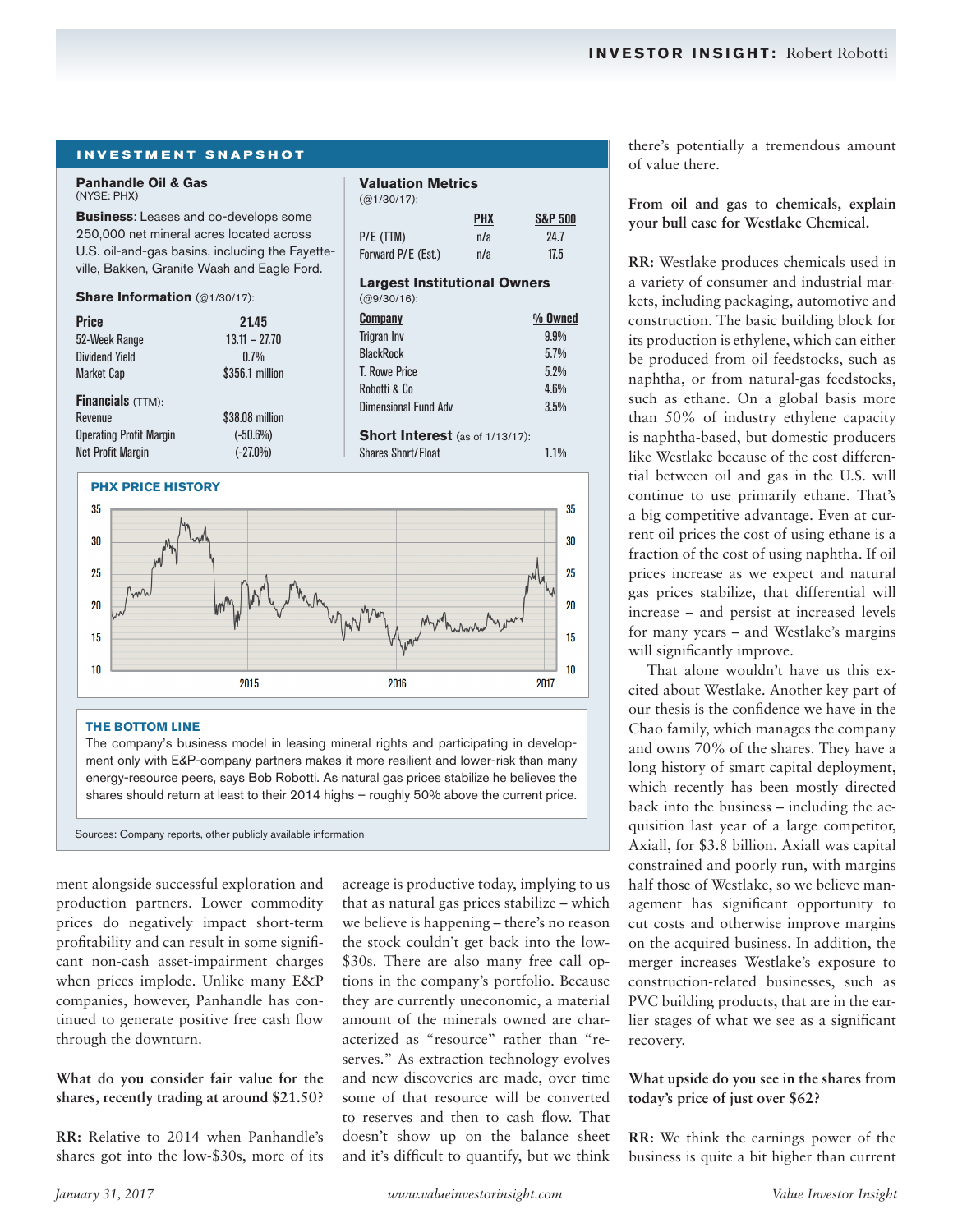#### **INVESTMENT SNAPSHOT**

#### **Westlake Chemical**  (NYSE: WLK)

**Business**: U.S.-based manufacturer and marketer of basic chemicals, vinyls and polymers used in a variety of markets, including packaging, construction and consumer goods.

#### **Share Information** (@1/30/17):

| Price                    | 62.21           | <b>Company</b>                         | $%$ Owned |
|--------------------------|-----------------|----------------------------------------|-----------|
| 52-Week Range            | $39.48 - 65.02$ | <b>Vanguard Group</b>                  | 2.9%      |
| Dividend Yield           | $1.2\%$         | <b>Fidelity Mgmt &amp; Research</b>    | 2.0%      |
| Market Cap               | \$8.02 billion  | <b>Balyasny Asset Mgmt</b>             | 1.6%      |
|                          |                 | Soroban Capital                        | 1.6%      |
| <b>Financials</b> (TTM): |                 | <b>Shapiro Capital</b>                 | 1.2%      |
| Revenue                  | \$4.33 billion  |                                        |           |
| Operating Profit Margin  | $15.9\%$        | <b>Short Interest</b> (as of 1/13/17): |           |
| Net Profit Margin        | 9.5%            | <b>Shares Short/Float</b>              | $10.0\%$  |
|                          |                 |                                        |           |

**Valuation Metrics**

P/E (TTM) 19.9 24.7 Forward P/E (Est.) 14.6 17.5 **Largest Institutional Owners**

**WLK S&P 500**

(@1/30/17):

(@9/30/16):

#### **WLK PRICE HISTORY**



from low natural-gas input costs, which combined with merger-integration benefits and recoveries in key end markets could lead to a doubling of earnings within three years. At 11x his \$8-per-share estimate of earnings power, the shares would trade near \$90.

Sources: Company reports, other publicly available information

levels. As the acquisition is integrated, oil prices rise and residential construction normalizes, we think earnings power over the next three years can come in closer to \$8 per share, more than double the current level. At what we'd consider a reasonable 11x multiple, that would translate into a share price pushing \$90.

**You mentioned holding positions for a long time. What's a recent example where you changed your mind and just got out?**

**RR:** Two years ago we took a position in GameStop [GME], the videogame retailer, at a very low multiple of free cash flow. The questions about the business were well known, primarily around how fast online distribution of games would hurt them. Given the discount we thought we were paying, we thought it was an interesting opportunity if the ice took longer to melt than expected. As things went on the company made some acquisitions we weren't so keen on and the movement online kept growing, with the result that we were losing conviction rather than gaining it. In this case we thought patience was a mistake, so we ended up selling maybe a year later.

**When we spoke more than five years ago [***VII***, August 31, 2011] you talked about stepping up your efforts to invest outside the U.S., particularly in emerging markets in Asia. How's that going?**

**RR:** Especially when I speak quickly you'll hear my Queens accent come out, so I'm at heart a very local guy. That made me kind of skeptical about doing anything overseas, but now that we've been at it awhile I think it's made me a better investor. There will be bumps along the way, but the world has flattened and will continue to flatten. So understanding how business is done in China and Thailand and Indonesia is increasingly part of the equation in assessing a business in North America. My understanding of world business and finance is stronger today and I believe that results in better investment decisions.

Like a lot of the things we've been talking about, I don't know if we're at the bottom of the cycle for emerging markets, but I would suggest we're at a low point. Many markets are out of favor and very discounted, which of course to our way of thinking makes them interesting.

**Does the start of the new administration in the U.S. enthuse or concern you at all as an investor?**

**RR:** I worry that further crackdowns on immigration could exacerbate the risks that we have too few workers in certain sectors of the economy. Homebuilders, for example, are already facing labor shortages in some markets, which drives up labor costs and would have the effect of hindering the cyclical comeback. Especially if that happens across multiple industries, it would have a negative impact on the economy.

Given our view that energy-intensive businesses in the U.S. are competitively advantaged, I also worry about any restrictions on trade that might limit those businesses' ability to capitalize on the advantage. I fear there's not enough recognition that we don't need higher trade barriers in many industries. WII